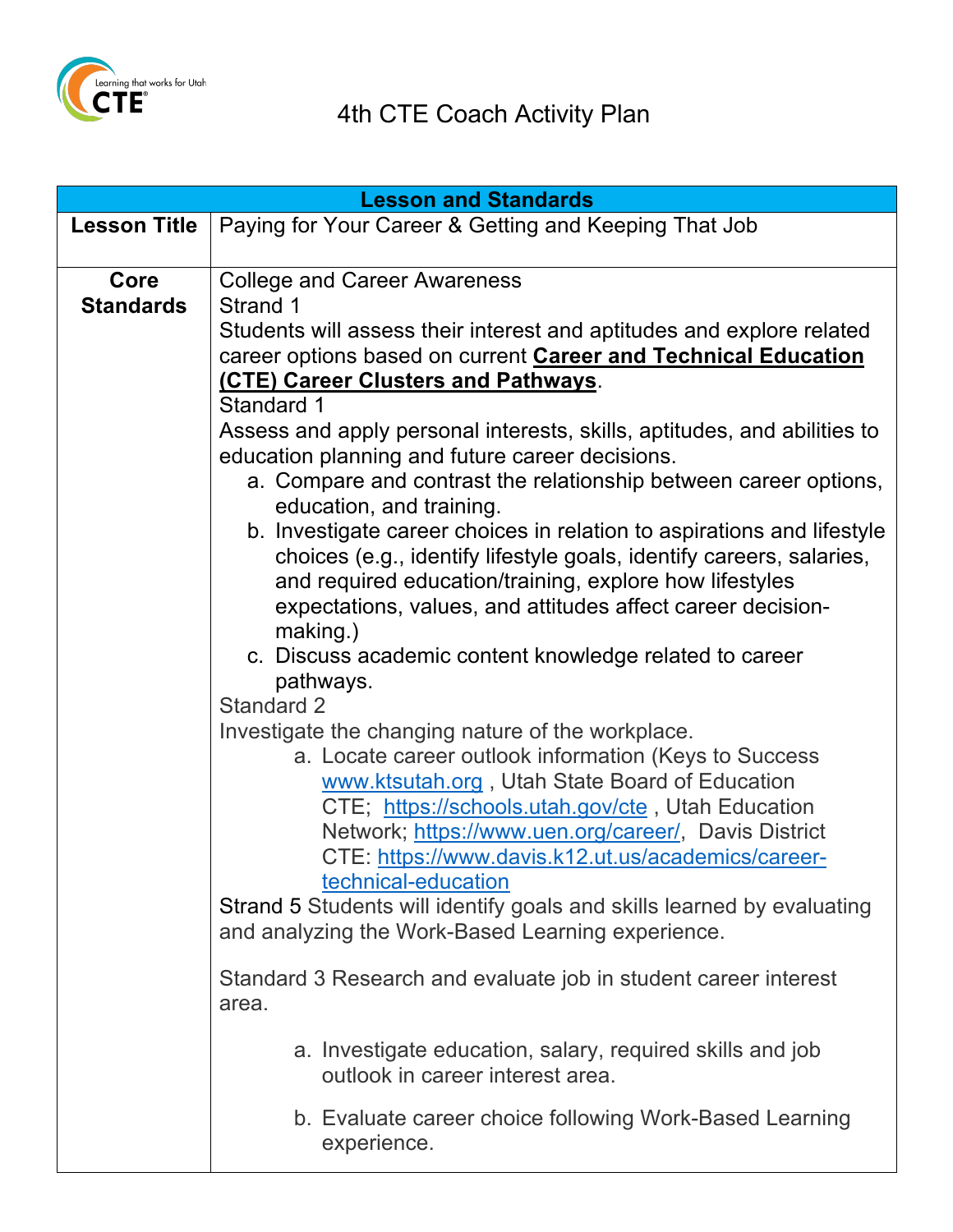|                      | c. Formulate future career plan using Keys to Success and<br><b>CTE Pathway connections.</b>                                                     |
|----------------------|--------------------------------------------------------------------------------------------------------------------------------------------------|
|                      | d. Identify a Pathway or related Pathway connected to the<br>student's internship.                                                               |
|                      | e. Create a project that demonstrates the use of this<br>information in a five-year plan.                                                        |
|                      | <b>Adult Roles and Financial Literacy</b><br>Strand 2                                                                                            |
|                      | Students will understand sources of income and the relationship<br>between income and career preparation to reach financial goals.<br>Standard 4 |
|                      | Understand and begin preparation for career and post-high school<br>training. (GFL 2.2)                                                          |
|                      | a. Recognize and explore the correlation between education,<br>training, and potential lifetime income. (GFL 2.2.1)                              |
|                      | Identify sources of funding to assist in post high school education<br>opportunities and cost of repayment. (GFL 2.2.30)                         |
|                      | <b>Basic Direct Instruction</b>                                                                                                                  |
| <b>Instructional</b> | Students will:                                                                                                                                   |
| <b>Objectives</b>    | Identify agencies that provide financial resources and career                                                                                    |
|                      | support, including Vocational Rehabilitation                                                                                                     |
|                      | Identify a variety of types of funding: scholarships, stipends,<br>$\bullet$                                                                     |
|                      | services, tuition vouchers and waivers and equipment,                                                                                            |
|                      | materials, and fees vouchers.                                                                                                                    |
|                      | Explain the terms Concurrent Enrollment (CE), Work-Based<br>Learning (WBL)                                                                       |
|                      | Identify student professional organizations that provide support<br>to those in associated Pathways                                              |
|                      | Decide on steps for their future education and training                                                                                          |
| <b>Time needed</b>   | Two 45-minute sessions                                                                                                                           |
| <b>Materials</b>     | <b>Equipment:</b>                                                                                                                                |
| <b>Needed</b>        | Computer with projection capabilities to display multimedia                                                                                      |
|                      | presentation                                                                                                                                     |
|                      | Students will need laptops or own device                                                                                                         |
|                      | <b>Materials:</b>                                                                                                                                |
|                      | Posters of various CTE Pathways                                                                                                                  |
|                      | Powerpoint,                                                                                                                                      |
|                      | <b>Copies of Handouts:</b>                                                                                                                       |
|                      | Cost of 1,2,4 or more bookmarks<br>124 Bookmarks (utah.gov)                                                                                      |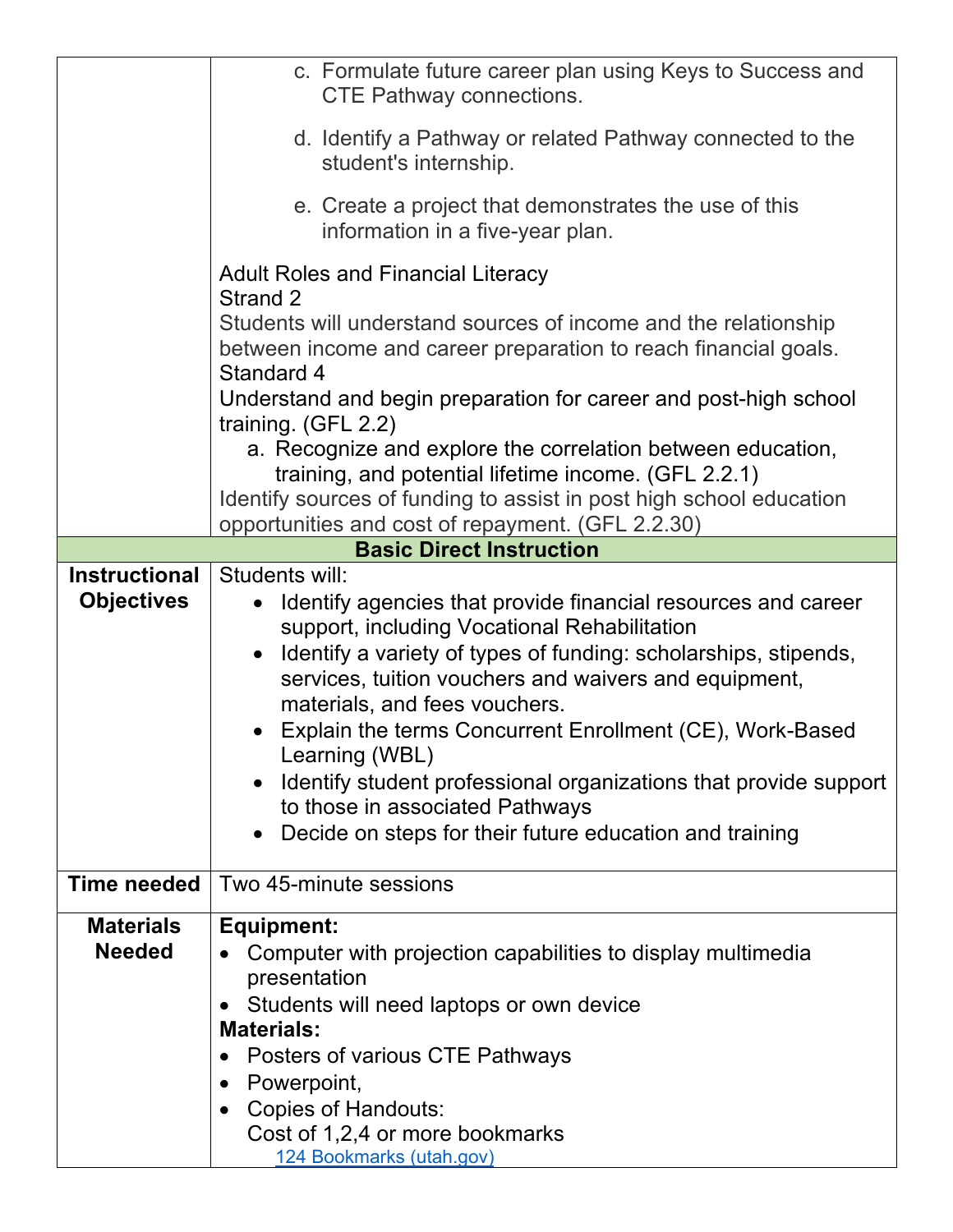|                      | Preparing Students for College and Career Brochure                       |
|----------------------|--------------------------------------------------------------------------|
|                      | Preparing Student for College and Career (utah.gov)                      |
|                      | <b>Career and Technical Organizations:</b>                               |
|                      | Career and Technical Student Organizations General Flyer (utah.gov)      |
|                      | • Paying for College; Financial Aid                                      |
|                      | • Information on Vocational Rehabilitation Services and contact          |
|                      | information                                                              |
|                      |                                                                          |
| <b>Vocabulary</b>    | Any new words and acronyms and their definition:                         |
|                      | <b>Concurrent Enrollment (CE)</b>                                        |
|                      | • Work-Based Learning                                                    |
|                      | • Scholarship                                                            |
|                      | Stipend                                                                  |
|                      | Internship                                                               |
|                      | <b>Tuition Waiver</b>                                                    |
|                      | <b>Vocational Rehabilitation</b>                                         |
| <b>Rationale</b>     | Today we will be looking at an overview of the agencies and<br>$\bullet$ |
|                      | programs that provide financial and career planning support to           |
|                      | students who as interested in CTE Pathways.                              |
|                      | Learning about these agencies and programs can help you                  |
|                      | successful complete a CTE Pathway and pay for any further                |
|                      | training, books, equipment, and supplies.                                |
|                      | • You are going to need this.                                            |
| <b>Anticipatory</b>  | <b>Before Class begins:</b>                                              |
| <b>Set including</b> | Set up display of Pathways posters                                       |
| any Pre-             | Display posters with information about CE, WBL<br>$\bullet$              |
| assessment           | • Obtain a Prize Wheel Game                                              |
| or                   | (https://www.ikea.com/us/en/p/lustigt-prize-wheel-game-                  |
| discussion           | 30387038/?gclid=Cj0KCQjwkIGKBhCxARIsAINMioLbjsg1ft6NA                    |
| of Prior             | 1Zr5u gjxjAi8 FQrR61mulwot BXagx5C07-                                    |
| <b>Knowledge</b>     | 5pT6laAt3REALw wcB) or download an online Prize Spinner                  |
|                      | or Random Name Picker to be projected on the screen (24                  |
|                      | numbered selections)                                                     |
|                      | Print the Wheel of the Future life scenario list or create your          |
|                      | own                                                                      |
|                      | Make copies of the following to distribute to students:                  |
|                      | • Cost of 1,2,4 or More Bookmarks                                        |
|                      | 124 Bookmarks (utah.gov)                                                 |
|                      | • Preparing Students for College and Career Brochure                     |
|                      | <b>Preparing Student for College and Career (utah.gov)</b>               |
|                      |                                                                          |
| <b>Attention-</b>    | <b>Begin PowerPoint</b>                                                  |
| <b>Getting</b>       | Allow for thorough class discussion and questions                        |
| <b>Activity</b>      | Check for understanding                                                  |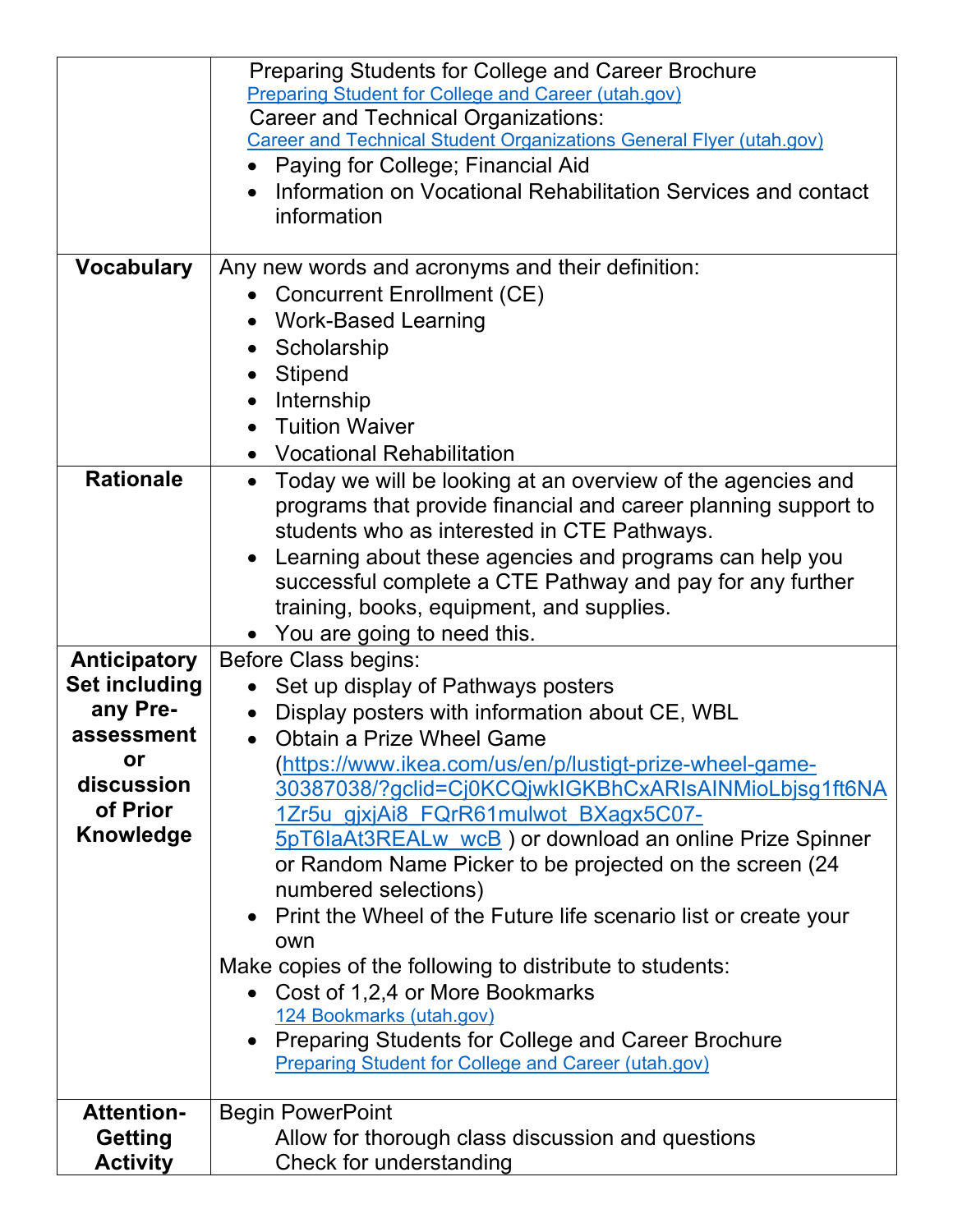|                                                                     | Provide copy of PowerPoint presentation notes to any students                                                                                                                                                                                                                                                                                                                                                                                           |
|---------------------------------------------------------------------|---------------------------------------------------------------------------------------------------------------------------------------------------------------------------------------------------------------------------------------------------------------------------------------------------------------------------------------------------------------------------------------------------------------------------------------------------------|
| Insert video<br>Link here                                           | requesting.<br>The Zode in the Road by Dr. Seuss<br>https://youtu.be/OZMAkLarIUo<br>Discussion about deciding which CTE classes interest students and<br>which CTE Career Pathways they are interested in exploring.<br>It is a good time to decide. It's okay to change their minds if they<br>decide on something else later.<br>Today we are going to do the:<br>(Wheel of the Future Activity: Insert link to Wheel of the Future<br>Activity here) |
|                                                                     | Discussion of how decisions, actions, and behaviors impact our<br>progression toward our goals.                                                                                                                                                                                                                                                                                                                                                         |
| <b>Direct</b><br><b>Instruction</b>                                 | Introduce activity strands, standards and objectives and rationale.<br>Introduce activity vocabulary using vocabulary teaching routine:<br>• I say, you say, "This word is ______. What word?" Students repeat.<br>means _______, they repeat meaning.<br>Give example of word in a sentence and they offer 2 more<br>examples of use.                                                                                                                  |
| <b>Guided</b><br><b>Practice</b>                                    | <b>Activity</b><br>We do:                                                                                                                                                                                                                                                                                                                                                                                                                               |
| <b>Insert slide</b><br>with link<br>here                            | • Visit the DSD-WBL website: https://bhs.davis.k12.ut.us/parents-<br>students/academic-programs/cte-career-and-technical-<br>education/work-based-learning<br>Read about the support and services they provide<br>Scroll down and watch the video on Internships.<br>Click on link for FAQs about Internships: FAQ.pdf (finalsite.net)<br>Discuss and respond to questions. Clarify content.                                                            |
| <b>Insert slide</b><br>with link<br>here                            | Visit the DSD-Concurrent Enrollment website:<br>https://www.davis.k12.ut.us/academics/concurrent-<br>enrollment/high-school<br>Watch the video on CE.                                                                                                                                                                                                                                                                                                   |
| <b>Insert slide</b><br>#21 & #22<br>from original<br><b>PP</b> here | How to Pay for further training, programs, and/or college<br>Money, Money, Money<br><b>CTE Scholarships and Tuition Awards</b><br>https://youtu.be/dJW61Gxl9nc                                                                                                                                                                                                                                                                                          |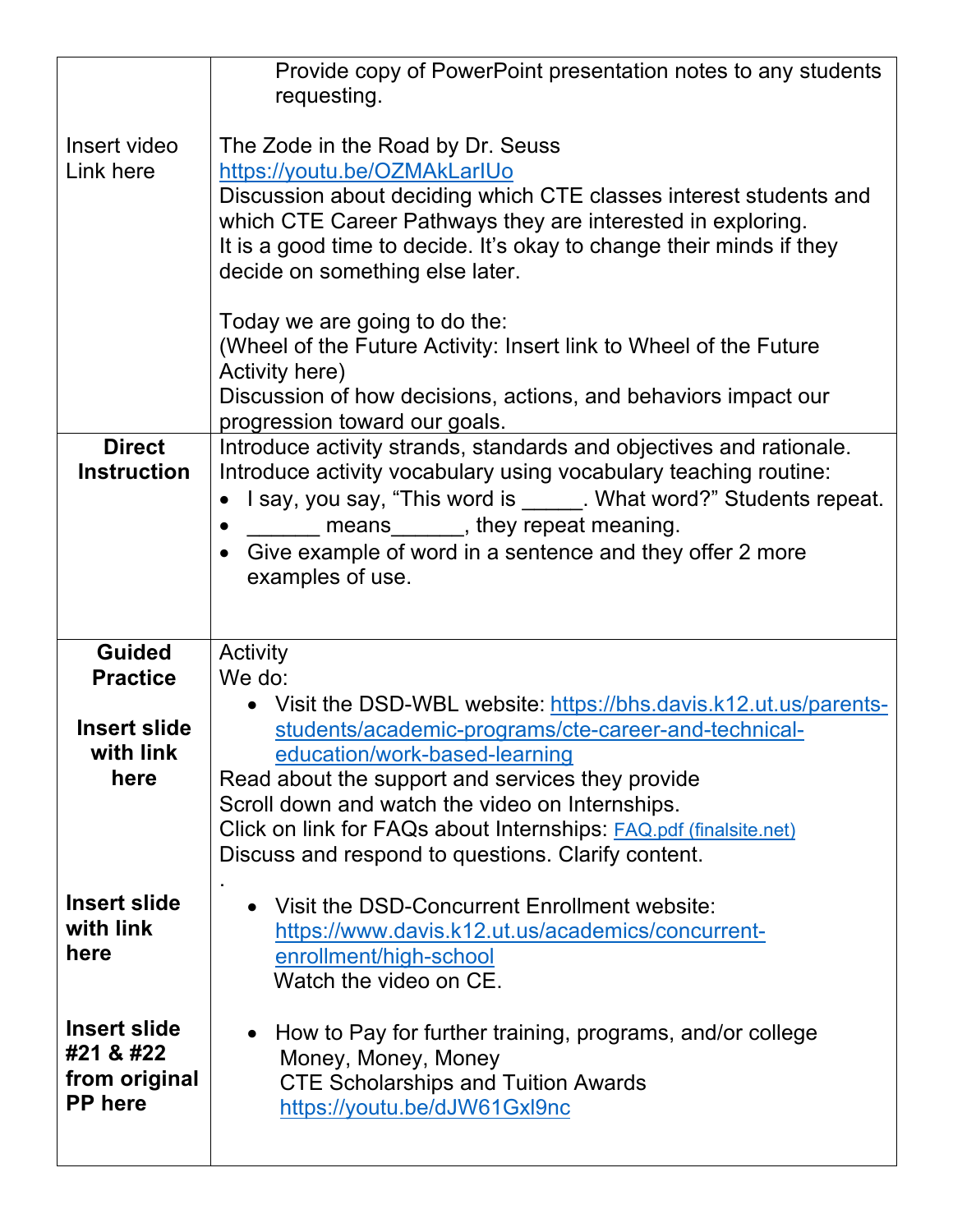| <b>Insert slide</b>  | • Visit the Student Transition Services at the Vocational                     |
|----------------------|-------------------------------------------------------------------------------|
| with link            | Rehabilitation website and learn about their services:                        |
| here                 | Overview (utah.gov)                                                           |
|                      | Watch their video about what they have to offer:                              |
|                      | https://www.youtube.com/watch?v=UkWQzVoKM8A                                   |
|                      |                                                                               |
| Independent          | You do:                                                                       |
| <b>Practice/</b>     | Talk to your parents or guardian about your career plans and                  |
| <b>Differentiate</b> | goals.                                                                        |
| d Activities         | • Apply for WBL Internship                                                    |
|                      | Talk to your counselor or CTE Coordinator about CE courses in<br>your Pathway |
|                      | • Make an appointment with VR to discuss your IEP goals,                      |
|                      | accommodations and future school and training needs.                          |
|                      |                                                                               |
| Lesson               | Review objectives and ask if students reached them.                           |
| <b>Closure</b>       | Review vocabulary and definitions                                             |
|                      |                                                                               |
| <b>Post</b>          | Can be verbal, Who can tell me?                                               |
| <b>Assessment</b>    | Questions related to lesson content and comprehension.                        |
| <b>Extension</b>     | <b>Xello Activities:</b>                                                      |
| activities           | • Work Values                                                                 |
|                      | • Career and Lifestyles Costs                                                 |
|                      | • Workplace Skills and Attitudes                                              |
|                      | <b>Program Prospectus</b>                                                     |
|                      | <b>YouScience Activities:</b>                                                 |
|                      | • Pre & Post Describing You                                                   |
|                      | Diving Deeper - Researching a Career                                          |
|                      | <b>Conducting Mock Interviews</b>                                             |
|                      | <b>Keys To Success Activity:</b>                                              |
|                      | Connect Video -                                                               |
|                      | https://www.youtube.com/watch?v=IE5XS0jgb5c                                   |
|                      | Paying for College; Financial Aid                                             |
|                      | <b>Additional Supports</b>                                                    |
| <b>ELL</b>           | <b>Word Wall</b>                                                              |
| <b>Students</b>      | Draw visual reminder of word                                                  |
|                      | Add to a personal dictionary                                                  |
|                      | Look it up and define in their first language and add to personal             |
|                      | dictionary                                                                    |